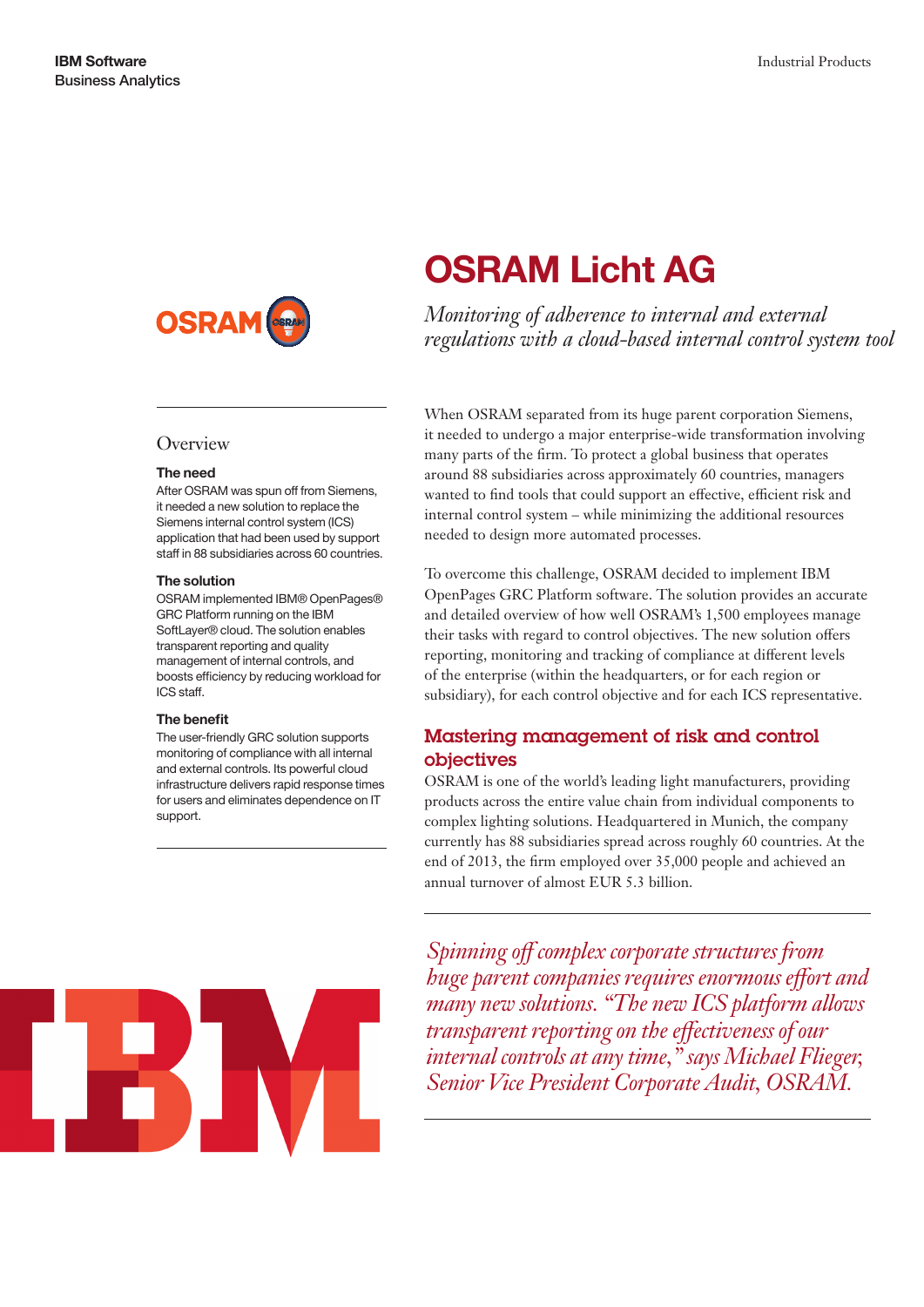## Solution components

## **Software**

• IBM® OpenPages® GRC Platform

## Services

- IBM Business Analytics Software Services
- IBM Global Technology Services®

## IBM Business Partner

- Deloitte
- Pentos AG
- PROCESS INNOVATION AG

Once a year, OSRAM conducts an assessment to find out how effectively its regulations and internal guidelines are enforced in the daily business of its subsidiaries. For example, all divisions should check the credit scores of most of their customers, and document the calculated credit limits in the company's SAP application. The individual subsidiaries' financial statements, which are prepared on a monthly basis, must also be checked regularly. Many of these business processes require authorization by sign-off from multiple managers.

The effectiveness of all these controls is tested at least once every year. IBM OpenPages plays a key role in these assessments, for example by providing a transparent view of worldwide results.

Previously, OSRAM had been using a risk management and control application provided by Siemens, its former parent company. After OSRAM was spun off from Siemens, it began looking for a new solution that could help it to become fully self-sufficient. Specifically, it wanted a solution that could support managers in effectively documenting an internal control system – without requiring significant additional resources to design new automated processes.

OSRAM needed to map both its complex organizational structure and its detailed control methodology in the new solution. With these requirements in mind, OSRAM evaluated five potential governance, risk and compliance (GRC) solutions, and ultimately selected the IBM OpenPages offering.

Michael Flieger, Senior Vice President of Corporate Audit at OSRAM, explains the company's reasons for choosing the IBM solution: "In their presentation, the IBM consultants focused on our requirements and demonstrated that our entire methodology could be mapped within OpenPages. None of the other providers matched this. In the end, we were won over by the IBM solution's ability to provide a huge variety of detailed reports and analyses."

Specialists from IBM and Pentos, an IBM Business Partner, provided comprehensive support and change management throughout the implementation. Staff from OSRAM and consultants from Deloitte, an IBM Premier Business Partner, trained the 80 staff responsible for the internal control system within the individual subsidiaries, who in turn provided training for other users within their respective organizations.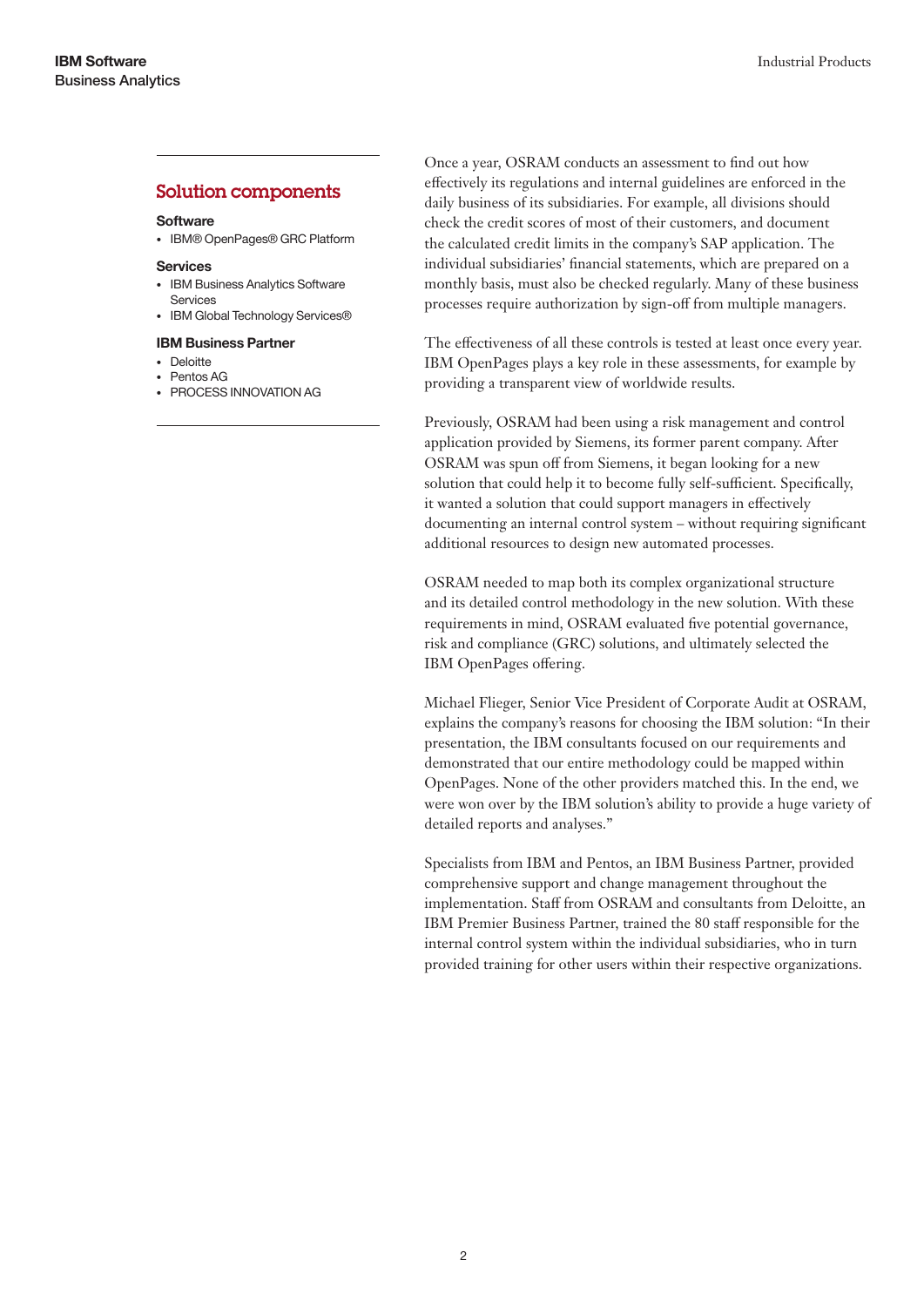*"We were particularly impressed by the solution's user-friendliness, easy-to-use task-lists and reports, and short response times."*

—Astrid Hopf, Risk & Internal Control Officer, **OSRAM** 

## Improving security, user-friendliness and speed

The new solution enables OSRAM to map the testing process for its internal controls and control objectives transparently, and more efficiently than ever before.

Astrid Hopf, Risk & Internal Control (RIC) Officer at OSRAM, explains: "Without OpenPages, the resources required for this task would be much higher. Today, each of the 1,500 users can generate a personalized task-list using intelligent filter mechanisms, and work through their control objectives in turn. This helps us and the users to ensure that nothing important is forgotten."

Direct links to the control objectives facilitate and accelerate the testing process, while reports document the results and highlight any weaknesses detected. Moreover, since IBM OpenPages is a modular solution, the GRC platform can easily be extended to support additional processes.

Astrid Hopf reports on the positive user feedback: "We were particularly impressed by the solution's user-friendliness, easy-to-use task-lists and reports, and short response times."

# Rapid deployment and reliable cloud solution

From the beginning, OSRAM was keen to adopt a cloud deployment model for its new RIC solution. The new solution is owned by the line-of-business, and requires minimal IT support. Choosing a cloud solution avoids diverting IT resources away from OSRAM's internal systems, and enables fast worldwide deployment. IBM met OSRAM's demanding cloud performance requirements by using IBM SoftLayer, which is part of the IBM Global Technology Services® IBM SmartCloud® portfolio.

PROCESS INNOVATION AG, an IBM Business Partner, is in charge of the technical provision of the SoftLayer solution. Its team set up the virtual cloud servers on SoftLayer and installed the database software. As a managed service provider, it handles backup and recovery, monitors servers and networks and installs new software releases.

PROCESS INNOVATION also provides a 24/7 support hotline that OSRAM can call whenever it has questions regarding the OpenPages solution. As the main contractor, IBM is ultimately responsible for all aspects of the solution.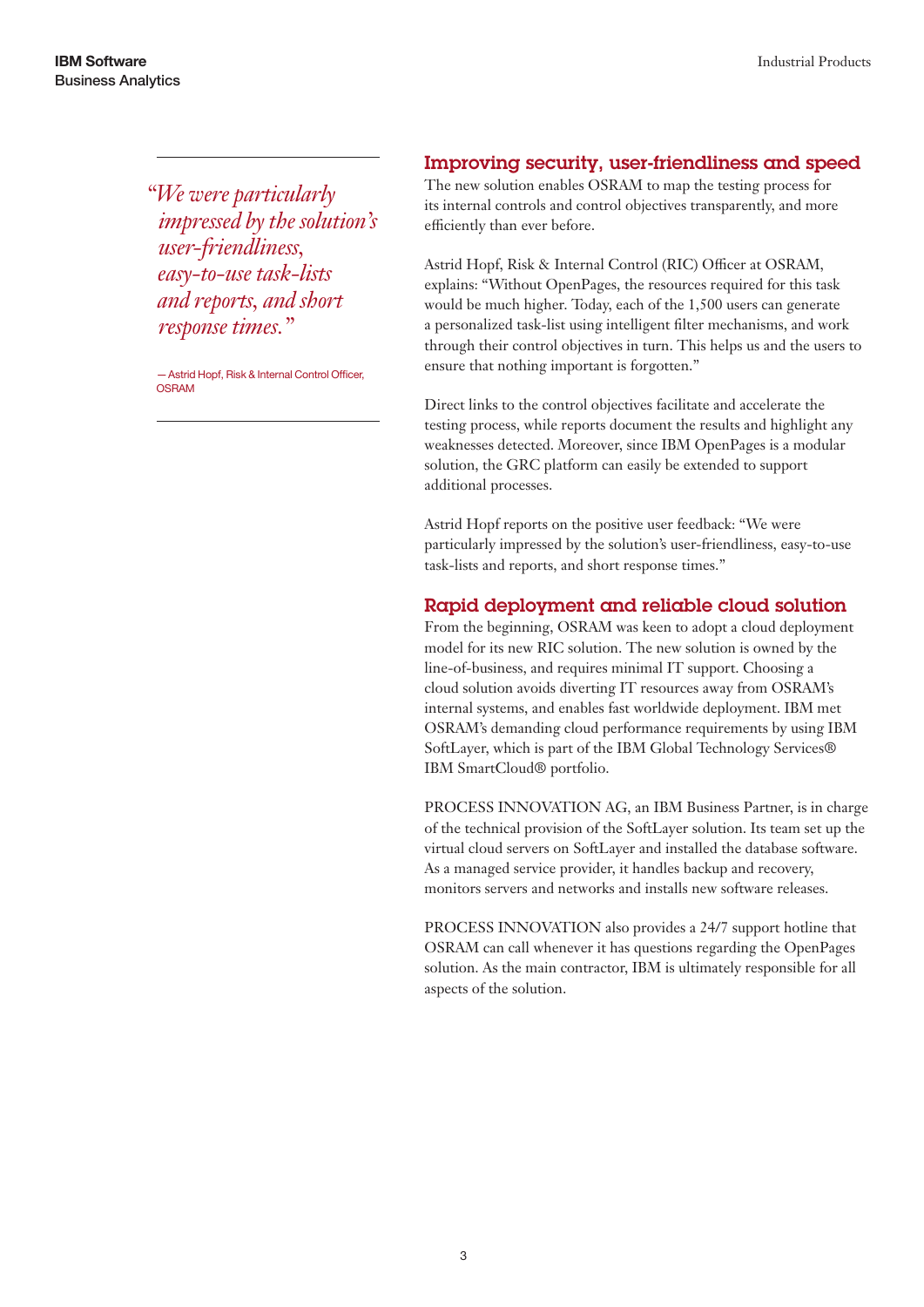*"We were won over by the IBM solution's ability to provide a huge variety of detailed reports and analyses."*

—Michael Flieger, Senior Vice President of Corporate Audit, OSRAM

Astrid Hopf is highly satisfied with the co-operation with the service provider and the availability of the new cloud solution: "PROCESS INNOVATION is a reliable partner that always matches our requirements quickly and easily, and maintains both our test and production systems. This means we can treat the SoftLayer cloud as a black box that just needs to operate reliably and securely. If we encounter a technical problem, PROCESS INNOVATION puts things right quickly using tiered ticket management."

# Well-equipped for the future

Further enhancements to the solution, such as single sign-on, are currently being introduced to provide OSRAM's senior managers with even easier access to the new RIC solution.

In the longer term, OSRAM is hoping to build on its positive experience by implementing additional modules of OpenPages, such as operational risk management and internal audit management, which will help it harness the full potential of the integrated GRC solution.

Michael Flieger concludes: "Creating a homogeneous, global risk management platform will help us increase the quality, transparency and efficiency of our internal monitoring, and accelerate additional business processes. The modular nature of the solution and its flexible deployment in the cloud will keep the work involved in such enhancements to an absolute minimum."

# About Pentos

Founded in 2000 and headquartered in Munich, Pentos AG is an international provider of IT consultancy and services. Both medium-sized companies and major global corporations benefit from the company's expertise – particularly in the fields of SuccessFactors, SAP, business intelligence, and governance, risk and compliance.

To learn more about products, services and solutions from Pentos, please visit: [www.pentos.com](http://www.pentos.com)

# About Deloitte

Deloitte & Touche GmbH is one of the leading auditing and consultancy firms in Germany. Its broad service portfolio comprises audit, tax, consulting and financial advisory services. With more than 5,000 employees in 16 offices, Deloitte serves companies and institutions of all legal forms and sizes in all sectors of the economy – in some cases with partnerships lasting more than a century.

To learn more about products, services and solutions from Deloitte, please visit: [www.deloitte.de](http://www.deloitte.de)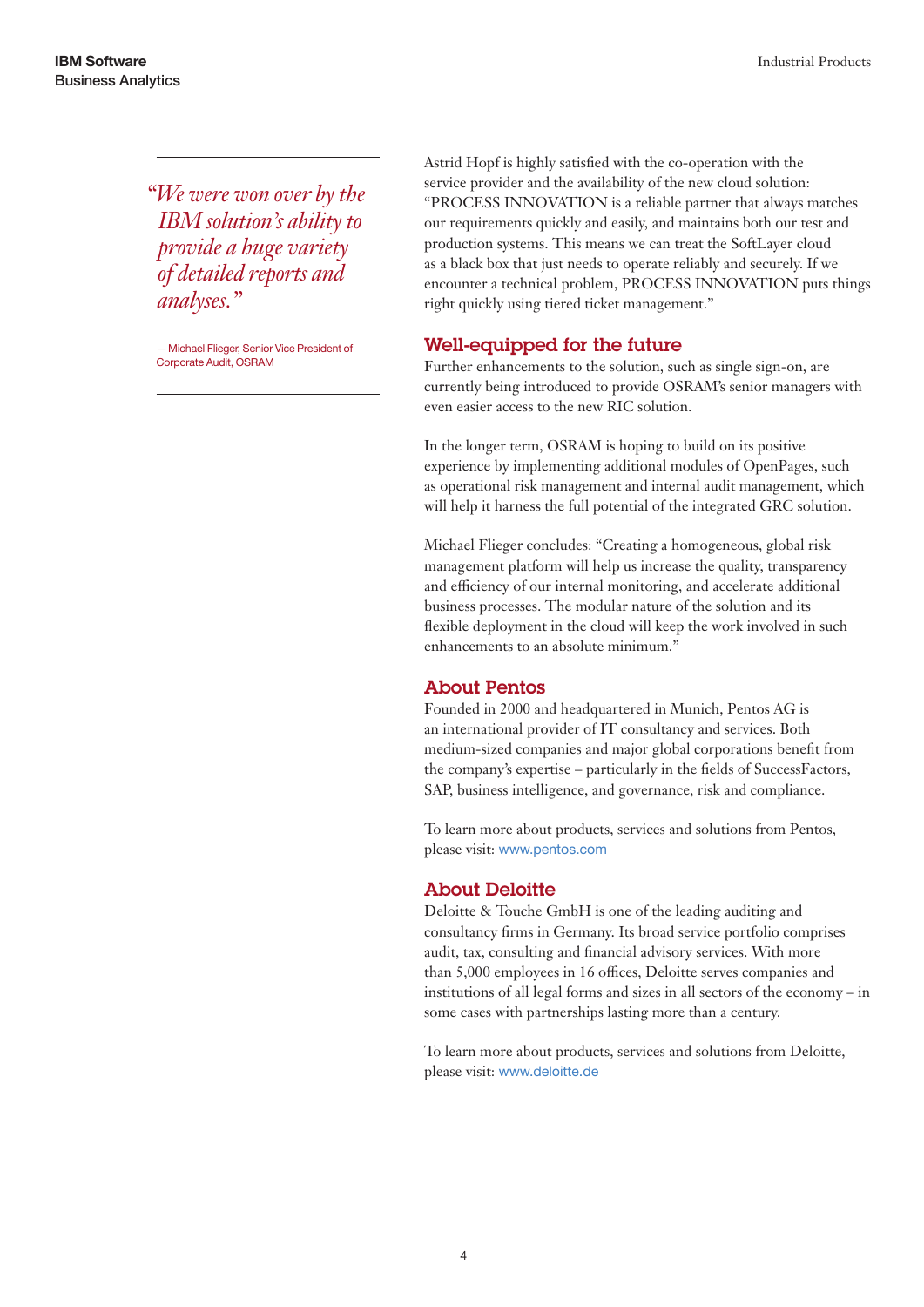*"Creating a homogeneous, global risk management platform will help us increase the quality, transparency and efficiency of our internal monitoring."*

—Michael Flieger, Senior Vice President of Corporate Audit, OSRAM

# About PROCESS INNOVATION

PROCESS INNOVATION AG is a computer retailer based in Stuttgart. The company has nearly two decades of experience in developing and integrating innovative sales, service and marketing solutions for companies across a wide range of industries.

To learn more about products, services and solutions from PROCESS INNOVATION, please visit: [www.processinnovation.de](http://www.processinnovation.de) 

# About IBM Business Analytics

IBM Business Analytics software delivers data-driven insights that help organizations work smarter and outperform their peers. This comprehensive portfolio includes solutions for business intelligence, predictive analytics and decision management, performance management, and risk management.

Business Analytics solutions enable companies to identify and visualize trends and patterns in areas, such as customer analytics, that can have a profound effect on business performance. They can compare scenarios, anticipate potential threats and opportunities, better plan, budget and forecast resources, balance risks against expected returns and work to meet regulatory requirements. By making analytics widely available, organizations can align tactical and strategic decision-making to achieve business goals.

## For more information

For further information please visit *ibm.com*[/business-analytics](http://www.ibm.com/business-analytics)